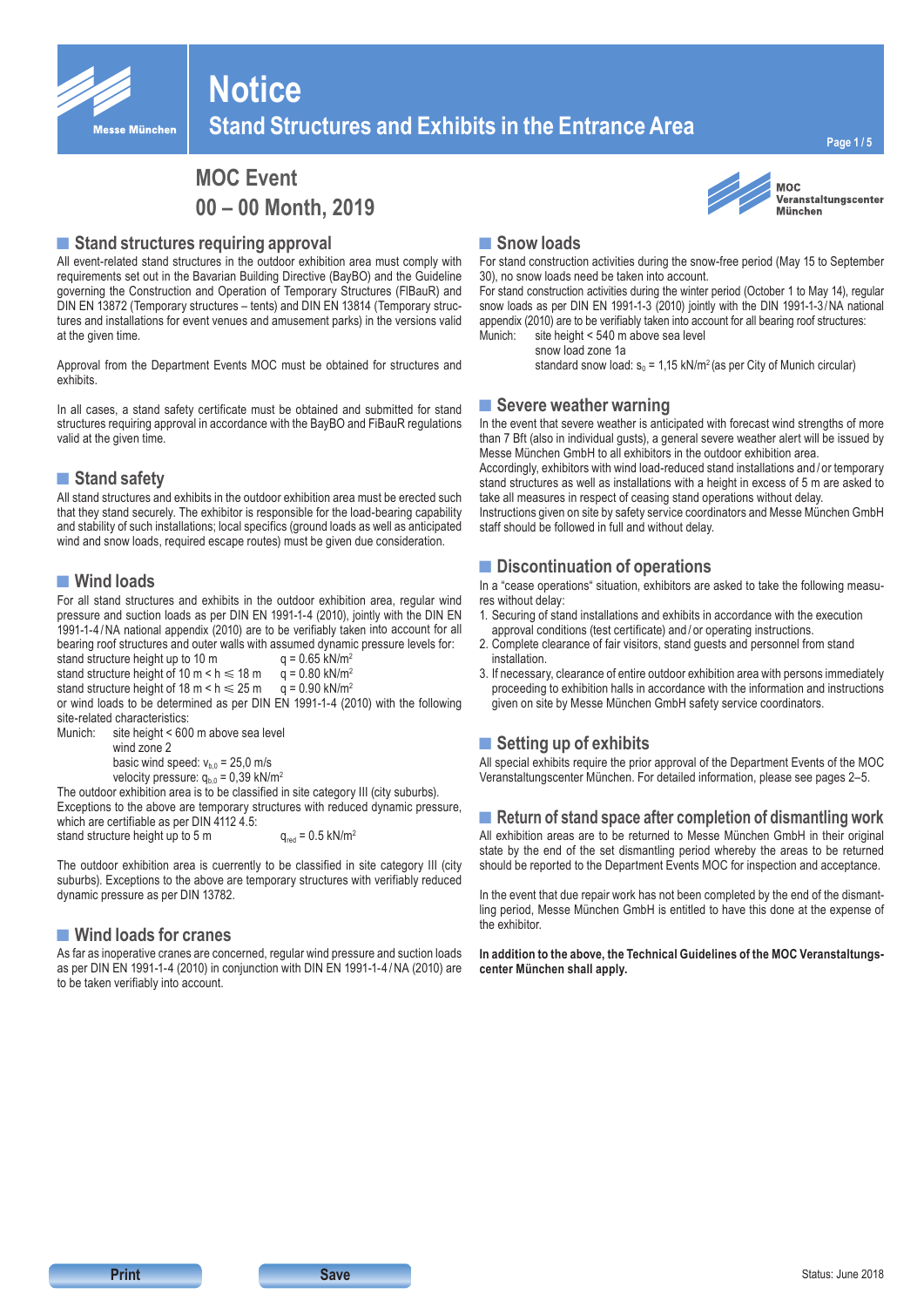



**MOC** wood<br>Veranstaltungscenter<br>München

**Page 2 / 5**

## **■ Entrance 1**

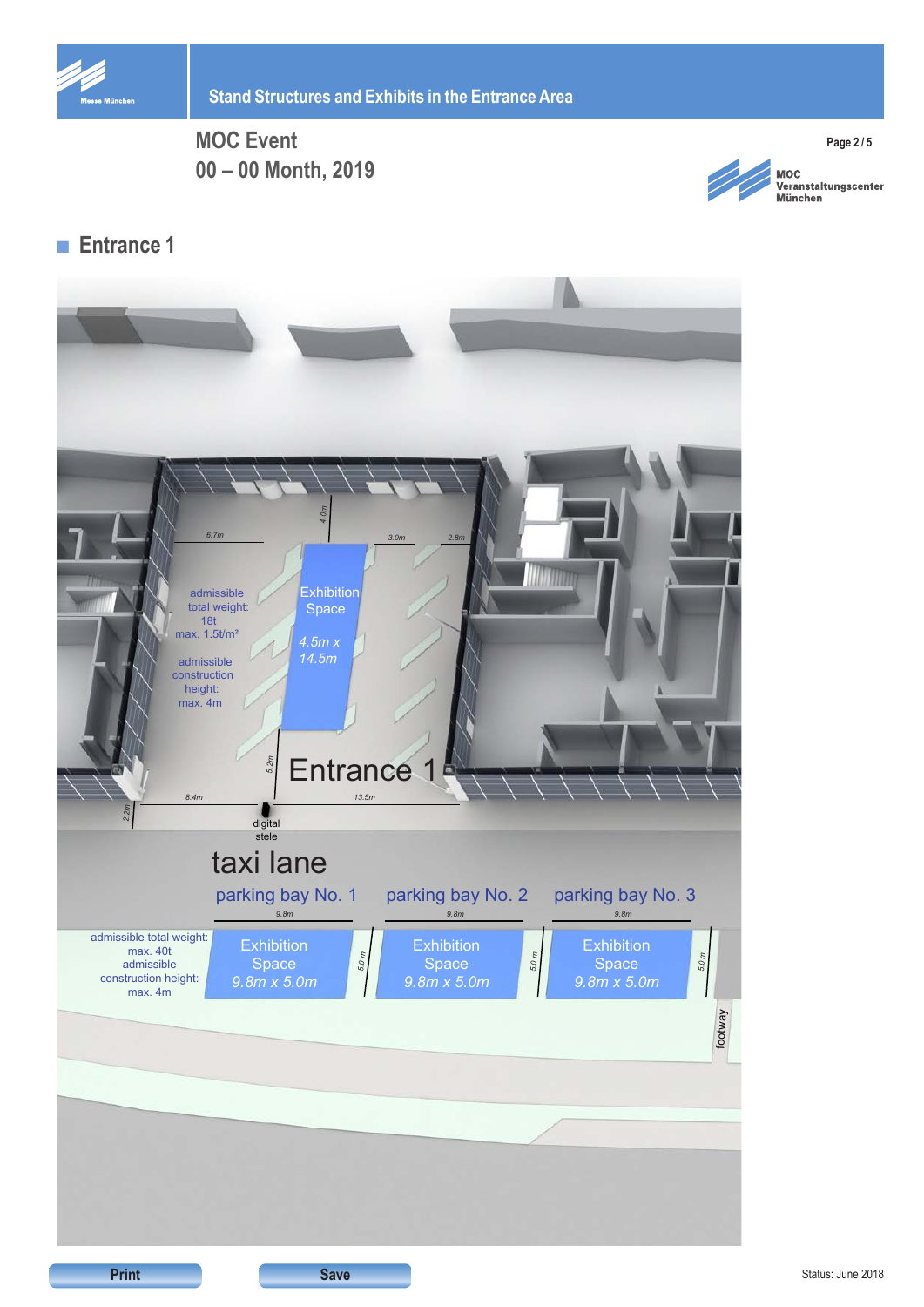



**MOC** wood<br>Veranstaltungscenter<br>München

**Page 3 / 5**

## **■ Entrance 2**



Status: June 2018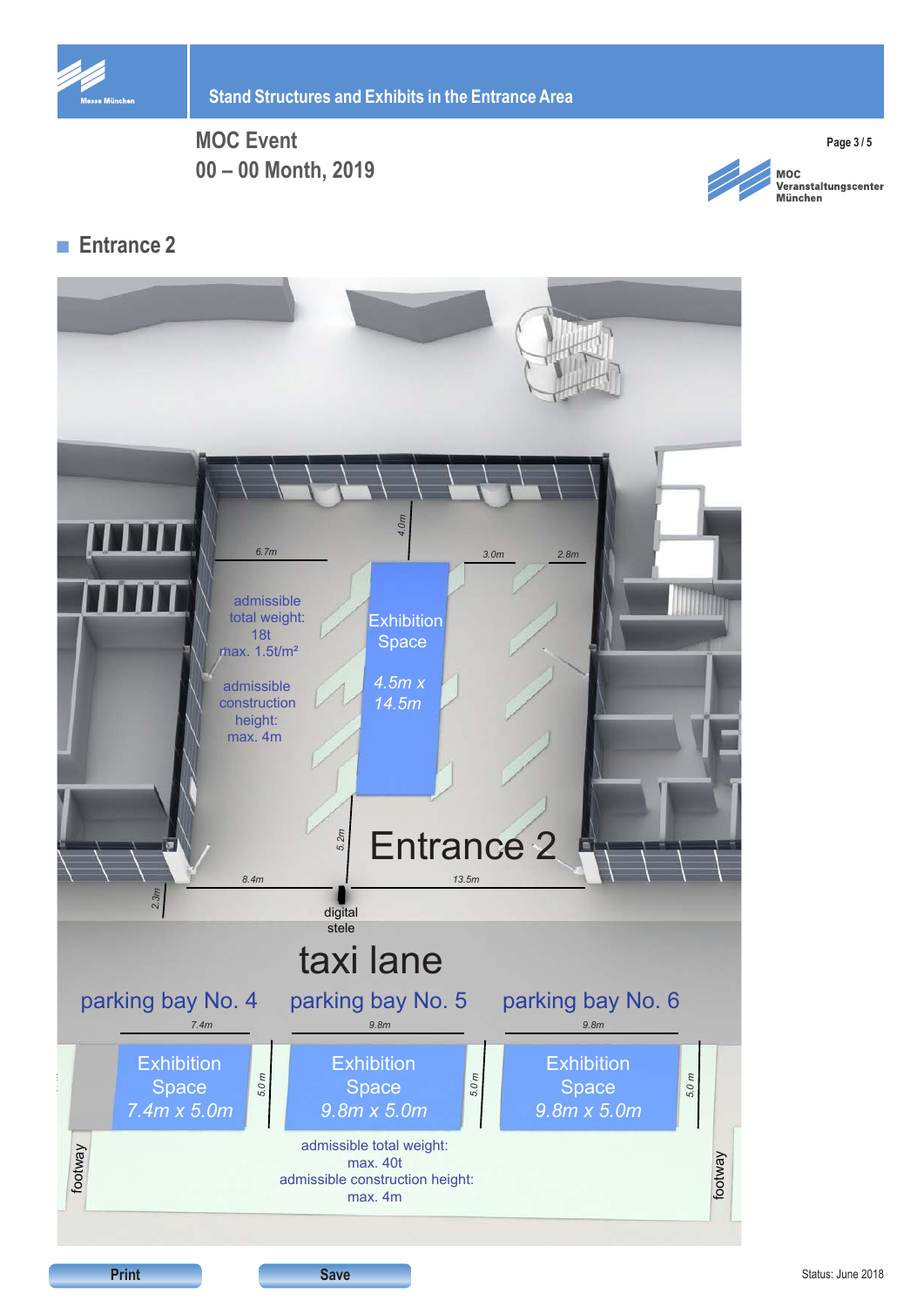



**MOC** woc<br>Veranstaltungscenter<br>München

**Page 4 / 5**

## **■ Entrance 3**